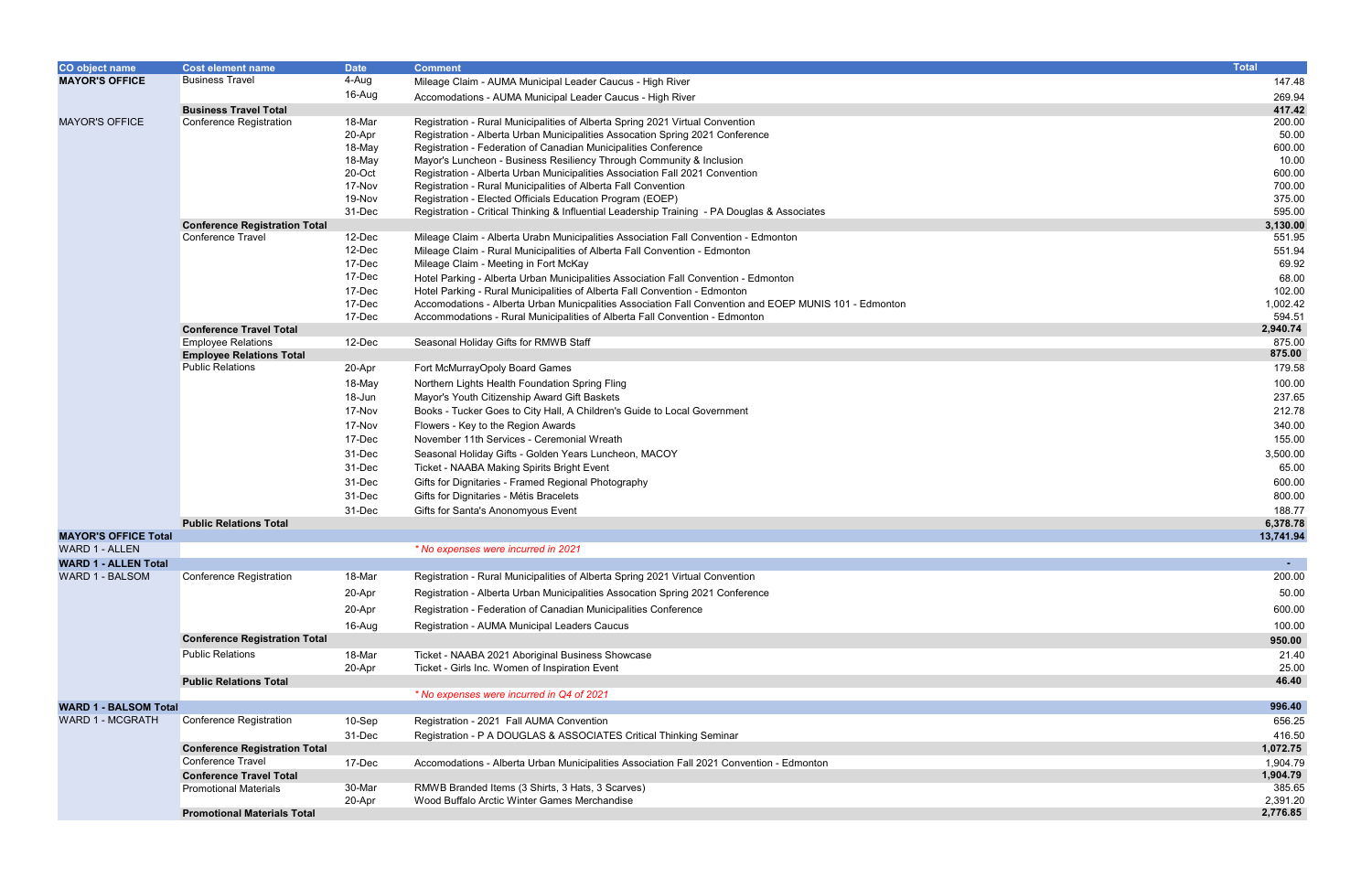| Gift Basket for Council Colleague<br>95.23<br><b>Public Relations</b><br>18-Feb<br>18-Mar<br>Ticket - NAABA 2021 Aboriginal Business Showcase<br>21.40<br>Ticket - Girls Inc. Women of Inspiration Event<br>25.00<br>20-Apr<br>141.63<br><b>Public Relations Total</b><br>* No expenses were incurred in Q3 of 2021<br>5,896.02<br><b>WARD 1 - MCGRATH Total</b><br><b>WARD 1 - MEAGHER</b><br>* No expenses were incurred in 2021<br><b>WARD 1 - MEAGHER Total</b><br>$\sim$<br>Ward 1 - MURPHY<br><b>Public Relations</b><br>25.00<br>Ticket - Girls Inc. Women of Inspiration Event<br>20-Apr<br>20.40<br>Ticket - NAABA 2021 Aboriginal Business Showcase<br>20-Apr<br>45.40<br><b>Public Relations Total</b><br>* No expenses were incurred in Q1, Q3 and Q4 of 2021<br>45.40<br><b>WARD 1 - MURPHY Total</b><br>20.40<br>20-Apr<br>Ticket - NAABA 2021 Aboriginal Business Showcase<br><b>Public Relations</b><br>WARD 1 - PEDDLE<br>20.40<br><b>Public Relations Total</b><br>* No expenses were incurred in Q1, Q3 and Q4 of 2021<br>20.40<br><b>WARD 1 - PEDDLE Total</b><br><b>WARD 2 - INGLIS</b><br>* No expenses were incurred in Q1 and Q4 of 2021<br>Parking at McMurray Aviation - 1 month<br>100.00<br>20-Apr<br><b>Business Travel</b><br>NOTE - due to location<br>112.00<br>16-Aug<br>Parking at McMurray Aviation - 2 weeks<br>and required travel, the<br>112.00<br>Parking at McMurray Aviation - 2 weeks<br>20-Sep<br><b>Ward 2 Business Travel</b><br><b>Business Travel Total</b><br>324.00<br>budget includes Airfare,<br><b>WARD 2 - INGLIS Total</b><br>324.00<br>WARD 2 - VOYAGEUR<br>* No expenses were incurred in Q1 and Q4 of 2021<br><b>Business Travel</b><br>56.00<br>18-May<br>NOTE - due to location<br>Parking at McMurray Aviation - 1 week<br>and required travel, the<br>112.00<br>Parking at McMurray Aviation - 2 weeks<br>18-Jun<br>45.00<br>Parking at McMurray Aviation - 1 week<br>16-Aug<br>154.96<br>Accomodations - Willow Lake Flag Raising - Anzac<br>333.33<br>Flights - Willow Lake Flag Raising Ceremony - Anzac<br>20-Sep<br>333.33<br>Flights - September 14th Council Meeting<br>54.00<br>Parking at McMurray Aviation - 1 week<br>Flights - RMA Member Visit<br>333.33<br>154.96<br>Accomodations - Meeting with Premier and Members of Cabinet<br>1,576.91<br><b>Business Travel Total</b><br>1,576.91<br><b>WARD 2 - VOYAGEUR Total</b><br><b>WARD 3 - LALONDE</b><br><b>Conference Registration</b><br>18-Mar<br>Registration - Rural Municipalities of Alberta Spring 2021 Virtual Convention<br>200.00<br>18-May<br>50.00<br>Registration - Alberta Urban Municipalities Association Spring 2021 Conference<br>250.00<br><b>Conference Registration Total</b><br><b>Public Relations</b><br>20-Apr<br>Ticket - NAABA 2021 Aboriginal Business Showcase<br>20.40<br><b>NOTE - due to location</b><br>and required travel, the<br>* No expenses were incurred in Q3 and Q4 of 2021<br>20.40<br><b>Ward 3 Business Travel</b><br><b>Public Relations Total</b><br><b>WARD 3 - LALONDE Total</b><br>270.40<br>WARD 4 - STROUD<br><b>Business Travel</b><br>Mileage Claim - Council Related Travel<br>1,512.65<br>4-Aug<br>9-Dec<br>Mileage Claim - Council Related Travel<br>826.00<br>22-Dec<br>Mileage Claim - Council Related Travel<br>371.42<br>Expense Claim - Council Related Business<br>33.68<br>23-Dec<br>Expense Claim - Alberta Urban Municipalities Association Fall 2021 Convention - Edmonton<br>889.85<br>2,743.75<br><b>Business Travel Total</b><br>Conference Registration<br>Registration - EOEP Course: Council's Role in Service Delivery<br>17-Mar<br>275.00<br>200.00<br>18-Mar<br>Registration - Rural Municipalities of Alberta Spring 2021 Virtual Convention<br>Registration - Federation of Canadian Municipalities Conference<br>600.00<br>20-Apr<br>100.00<br>16-Aug<br>Registration - AUMA Municipal Leader Caucus - High River<br>656.25<br>10-Sep<br>Registration - 2021 Fall AUMA Convention<br>19-Nov<br>Registration - EOEP MUNIS 101 Course<br>375.00<br>31-Dec<br>416.50<br>Registration - P A DOUGLAS & ASSOCIATES Critical Thinking Seminar<br><b>Conference Registration Total</b><br>2,622.75 | <b>CO object name</b> | Cost element name | <b>Date</b> | <b>Comment</b> | <b>Total</b> |
|--------------------------------------------------------------------------------------------------------------------------------------------------------------------------------------------------------------------------------------------------------------------------------------------------------------------------------------------------------------------------------------------------------------------------------------------------------------------------------------------------------------------------------------------------------------------------------------------------------------------------------------------------------------------------------------------------------------------------------------------------------------------------------------------------------------------------------------------------------------------------------------------------------------------------------------------------------------------------------------------------------------------------------------------------------------------------------------------------------------------------------------------------------------------------------------------------------------------------------------------------------------------------------------------------------------------------------------------------------------------------------------------------------------------------------------------------------------------------------------------------------------------------------------------------------------------------------------------------------------------------------------------------------------------------------------------------------------------------------------------------------------------------------------------------------------------------------------------------------------------------------------------------------------------------------------------------------------------------------------------------------------------------------------------------------------------------------------------------------------------------------------------------------------------------------------------------------------------------------------------------------------------------------------------------------------------------------------------------------------------------------------------------------------------------------------------------------------------------------------------------------------------------------------------------------------------------------------------------------------------------------------------------------------------------------------------------------------------------------------------------------------------------------------------------------------------------------------------------------------------------------------------------------------------------------------------------------------------------------------------------------------------------------------------------------------------------------------------------------------------------------------------------------------------------------------------------------------------------------------------------------------------------------------------------------------------------------------------------------------------------------------------------------------------------------------------------------------------------------------------------------------------------------------------------------------------------------------------------------------------------------------------------------------------------------------------------------------------------------------------------------------------------------------------------------------------------------------------------------------------------------------------------------------------------------------------------------------------------------------------------------------------------------------------------------------------------------------------------------------------------------------------------------------------------------------------------------|-----------------------|-------------------|-------------|----------------|--------------|
|                                                                                                                                                                                                                                                                                                                                                                                                                                                                                                                                                                                                                                                                                                                                                                                                                                                                                                                                                                                                                                                                                                                                                                                                                                                                                                                                                                                                                                                                                                                                                                                                                                                                                                                                                                                                                                                                                                                                                                                                                                                                                                                                                                                                                                                                                                                                                                                                                                                                                                                                                                                                                                                                                                                                                                                                                                                                                                                                                                                                                                                                                                                                                                                                                                                                                                                                                                                                                                                                                                                                                                                                                                                                                                                                                                                                                                                                                                                                                                                                                                                                                                                                                                                                        |                       |                   |             |                |              |
|                                                                                                                                                                                                                                                                                                                                                                                                                                                                                                                                                                                                                                                                                                                                                                                                                                                                                                                                                                                                                                                                                                                                                                                                                                                                                                                                                                                                                                                                                                                                                                                                                                                                                                                                                                                                                                                                                                                                                                                                                                                                                                                                                                                                                                                                                                                                                                                                                                                                                                                                                                                                                                                                                                                                                                                                                                                                                                                                                                                                                                                                                                                                                                                                                                                                                                                                                                                                                                                                                                                                                                                                                                                                                                                                                                                                                                                                                                                                                                                                                                                                                                                                                                                                        |                       |                   |             |                |              |
|                                                                                                                                                                                                                                                                                                                                                                                                                                                                                                                                                                                                                                                                                                                                                                                                                                                                                                                                                                                                                                                                                                                                                                                                                                                                                                                                                                                                                                                                                                                                                                                                                                                                                                                                                                                                                                                                                                                                                                                                                                                                                                                                                                                                                                                                                                                                                                                                                                                                                                                                                                                                                                                                                                                                                                                                                                                                                                                                                                                                                                                                                                                                                                                                                                                                                                                                                                                                                                                                                                                                                                                                                                                                                                                                                                                                                                                                                                                                                                                                                                                                                                                                                                                                        |                       |                   |             |                |              |
|                                                                                                                                                                                                                                                                                                                                                                                                                                                                                                                                                                                                                                                                                                                                                                                                                                                                                                                                                                                                                                                                                                                                                                                                                                                                                                                                                                                                                                                                                                                                                                                                                                                                                                                                                                                                                                                                                                                                                                                                                                                                                                                                                                                                                                                                                                                                                                                                                                                                                                                                                                                                                                                                                                                                                                                                                                                                                                                                                                                                                                                                                                                                                                                                                                                                                                                                                                                                                                                                                                                                                                                                                                                                                                                                                                                                                                                                                                                                                                                                                                                                                                                                                                                                        |                       |                   |             |                |              |
|                                                                                                                                                                                                                                                                                                                                                                                                                                                                                                                                                                                                                                                                                                                                                                                                                                                                                                                                                                                                                                                                                                                                                                                                                                                                                                                                                                                                                                                                                                                                                                                                                                                                                                                                                                                                                                                                                                                                                                                                                                                                                                                                                                                                                                                                                                                                                                                                                                                                                                                                                                                                                                                                                                                                                                                                                                                                                                                                                                                                                                                                                                                                                                                                                                                                                                                                                                                                                                                                                                                                                                                                                                                                                                                                                                                                                                                                                                                                                                                                                                                                                                                                                                                                        |                       |                   |             |                |              |
|                                                                                                                                                                                                                                                                                                                                                                                                                                                                                                                                                                                                                                                                                                                                                                                                                                                                                                                                                                                                                                                                                                                                                                                                                                                                                                                                                                                                                                                                                                                                                                                                                                                                                                                                                                                                                                                                                                                                                                                                                                                                                                                                                                                                                                                                                                                                                                                                                                                                                                                                                                                                                                                                                                                                                                                                                                                                                                                                                                                                                                                                                                                                                                                                                                                                                                                                                                                                                                                                                                                                                                                                                                                                                                                                                                                                                                                                                                                                                                                                                                                                                                                                                                                                        |                       |                   |             |                |              |
|                                                                                                                                                                                                                                                                                                                                                                                                                                                                                                                                                                                                                                                                                                                                                                                                                                                                                                                                                                                                                                                                                                                                                                                                                                                                                                                                                                                                                                                                                                                                                                                                                                                                                                                                                                                                                                                                                                                                                                                                                                                                                                                                                                                                                                                                                                                                                                                                                                                                                                                                                                                                                                                                                                                                                                                                                                                                                                                                                                                                                                                                                                                                                                                                                                                                                                                                                                                                                                                                                                                                                                                                                                                                                                                                                                                                                                                                                                                                                                                                                                                                                                                                                                                                        |                       |                   |             |                |              |
|                                                                                                                                                                                                                                                                                                                                                                                                                                                                                                                                                                                                                                                                                                                                                                                                                                                                                                                                                                                                                                                                                                                                                                                                                                                                                                                                                                                                                                                                                                                                                                                                                                                                                                                                                                                                                                                                                                                                                                                                                                                                                                                                                                                                                                                                                                                                                                                                                                                                                                                                                                                                                                                                                                                                                                                                                                                                                                                                                                                                                                                                                                                                                                                                                                                                                                                                                                                                                                                                                                                                                                                                                                                                                                                                                                                                                                                                                                                                                                                                                                                                                                                                                                                                        |                       |                   |             |                |              |
|                                                                                                                                                                                                                                                                                                                                                                                                                                                                                                                                                                                                                                                                                                                                                                                                                                                                                                                                                                                                                                                                                                                                                                                                                                                                                                                                                                                                                                                                                                                                                                                                                                                                                                                                                                                                                                                                                                                                                                                                                                                                                                                                                                                                                                                                                                                                                                                                                                                                                                                                                                                                                                                                                                                                                                                                                                                                                                                                                                                                                                                                                                                                                                                                                                                                                                                                                                                                                                                                                                                                                                                                                                                                                                                                                                                                                                                                                                                                                                                                                                                                                                                                                                                                        |                       |                   |             |                |              |
|                                                                                                                                                                                                                                                                                                                                                                                                                                                                                                                                                                                                                                                                                                                                                                                                                                                                                                                                                                                                                                                                                                                                                                                                                                                                                                                                                                                                                                                                                                                                                                                                                                                                                                                                                                                                                                                                                                                                                                                                                                                                                                                                                                                                                                                                                                                                                                                                                                                                                                                                                                                                                                                                                                                                                                                                                                                                                                                                                                                                                                                                                                                                                                                                                                                                                                                                                                                                                                                                                                                                                                                                                                                                                                                                                                                                                                                                                                                                                                                                                                                                                                                                                                                                        |                       |                   |             |                |              |
|                                                                                                                                                                                                                                                                                                                                                                                                                                                                                                                                                                                                                                                                                                                                                                                                                                                                                                                                                                                                                                                                                                                                                                                                                                                                                                                                                                                                                                                                                                                                                                                                                                                                                                                                                                                                                                                                                                                                                                                                                                                                                                                                                                                                                                                                                                                                                                                                                                                                                                                                                                                                                                                                                                                                                                                                                                                                                                                                                                                                                                                                                                                                                                                                                                                                                                                                                                                                                                                                                                                                                                                                                                                                                                                                                                                                                                                                                                                                                                                                                                                                                                                                                                                                        |                       |                   |             |                |              |
|                                                                                                                                                                                                                                                                                                                                                                                                                                                                                                                                                                                                                                                                                                                                                                                                                                                                                                                                                                                                                                                                                                                                                                                                                                                                                                                                                                                                                                                                                                                                                                                                                                                                                                                                                                                                                                                                                                                                                                                                                                                                                                                                                                                                                                                                                                                                                                                                                                                                                                                                                                                                                                                                                                                                                                                                                                                                                                                                                                                                                                                                                                                                                                                                                                                                                                                                                                                                                                                                                                                                                                                                                                                                                                                                                                                                                                                                                                                                                                                                                                                                                                                                                                                                        |                       |                   |             |                |              |
|                                                                                                                                                                                                                                                                                                                                                                                                                                                                                                                                                                                                                                                                                                                                                                                                                                                                                                                                                                                                                                                                                                                                                                                                                                                                                                                                                                                                                                                                                                                                                                                                                                                                                                                                                                                                                                                                                                                                                                                                                                                                                                                                                                                                                                                                                                                                                                                                                                                                                                                                                                                                                                                                                                                                                                                                                                                                                                                                                                                                                                                                                                                                                                                                                                                                                                                                                                                                                                                                                                                                                                                                                                                                                                                                                                                                                                                                                                                                                                                                                                                                                                                                                                                                        |                       |                   |             |                |              |
|                                                                                                                                                                                                                                                                                                                                                                                                                                                                                                                                                                                                                                                                                                                                                                                                                                                                                                                                                                                                                                                                                                                                                                                                                                                                                                                                                                                                                                                                                                                                                                                                                                                                                                                                                                                                                                                                                                                                                                                                                                                                                                                                                                                                                                                                                                                                                                                                                                                                                                                                                                                                                                                                                                                                                                                                                                                                                                                                                                                                                                                                                                                                                                                                                                                                                                                                                                                                                                                                                                                                                                                                                                                                                                                                                                                                                                                                                                                                                                                                                                                                                                                                                                                                        |                       |                   |             |                |              |
|                                                                                                                                                                                                                                                                                                                                                                                                                                                                                                                                                                                                                                                                                                                                                                                                                                                                                                                                                                                                                                                                                                                                                                                                                                                                                                                                                                                                                                                                                                                                                                                                                                                                                                                                                                                                                                                                                                                                                                                                                                                                                                                                                                                                                                                                                                                                                                                                                                                                                                                                                                                                                                                                                                                                                                                                                                                                                                                                                                                                                                                                                                                                                                                                                                                                                                                                                                                                                                                                                                                                                                                                                                                                                                                                                                                                                                                                                                                                                                                                                                                                                                                                                                                                        |                       |                   |             |                |              |
|                                                                                                                                                                                                                                                                                                                                                                                                                                                                                                                                                                                                                                                                                                                                                                                                                                                                                                                                                                                                                                                                                                                                                                                                                                                                                                                                                                                                                                                                                                                                                                                                                                                                                                                                                                                                                                                                                                                                                                                                                                                                                                                                                                                                                                                                                                                                                                                                                                                                                                                                                                                                                                                                                                                                                                                                                                                                                                                                                                                                                                                                                                                                                                                                                                                                                                                                                                                                                                                                                                                                                                                                                                                                                                                                                                                                                                                                                                                                                                                                                                                                                                                                                                                                        |                       |                   |             |                |              |
|                                                                                                                                                                                                                                                                                                                                                                                                                                                                                                                                                                                                                                                                                                                                                                                                                                                                                                                                                                                                                                                                                                                                                                                                                                                                                                                                                                                                                                                                                                                                                                                                                                                                                                                                                                                                                                                                                                                                                                                                                                                                                                                                                                                                                                                                                                                                                                                                                                                                                                                                                                                                                                                                                                                                                                                                                                                                                                                                                                                                                                                                                                                                                                                                                                                                                                                                                                                                                                                                                                                                                                                                                                                                                                                                                                                                                                                                                                                                                                                                                                                                                                                                                                                                        |                       |                   |             |                |              |
|                                                                                                                                                                                                                                                                                                                                                                                                                                                                                                                                                                                                                                                                                                                                                                                                                                                                                                                                                                                                                                                                                                                                                                                                                                                                                                                                                                                                                                                                                                                                                                                                                                                                                                                                                                                                                                                                                                                                                                                                                                                                                                                                                                                                                                                                                                                                                                                                                                                                                                                                                                                                                                                                                                                                                                                                                                                                                                                                                                                                                                                                                                                                                                                                                                                                                                                                                                                                                                                                                                                                                                                                                                                                                                                                                                                                                                                                                                                                                                                                                                                                                                                                                                                                        |                       |                   |             |                |              |
|                                                                                                                                                                                                                                                                                                                                                                                                                                                                                                                                                                                                                                                                                                                                                                                                                                                                                                                                                                                                                                                                                                                                                                                                                                                                                                                                                                                                                                                                                                                                                                                                                                                                                                                                                                                                                                                                                                                                                                                                                                                                                                                                                                                                                                                                                                                                                                                                                                                                                                                                                                                                                                                                                                                                                                                                                                                                                                                                                                                                                                                                                                                                                                                                                                                                                                                                                                                                                                                                                                                                                                                                                                                                                                                                                                                                                                                                                                                                                                                                                                                                                                                                                                                                        |                       |                   |             |                |              |
|                                                                                                                                                                                                                                                                                                                                                                                                                                                                                                                                                                                                                                                                                                                                                                                                                                                                                                                                                                                                                                                                                                                                                                                                                                                                                                                                                                                                                                                                                                                                                                                                                                                                                                                                                                                                                                                                                                                                                                                                                                                                                                                                                                                                                                                                                                                                                                                                                                                                                                                                                                                                                                                                                                                                                                                                                                                                                                                                                                                                                                                                                                                                                                                                                                                                                                                                                                                                                                                                                                                                                                                                                                                                                                                                                                                                                                                                                                                                                                                                                                                                                                                                                                                                        |                       |                   |             |                |              |
|                                                                                                                                                                                                                                                                                                                                                                                                                                                                                                                                                                                                                                                                                                                                                                                                                                                                                                                                                                                                                                                                                                                                                                                                                                                                                                                                                                                                                                                                                                                                                                                                                                                                                                                                                                                                                                                                                                                                                                                                                                                                                                                                                                                                                                                                                                                                                                                                                                                                                                                                                                                                                                                                                                                                                                                                                                                                                                                                                                                                                                                                                                                                                                                                                                                                                                                                                                                                                                                                                                                                                                                                                                                                                                                                                                                                                                                                                                                                                                                                                                                                                                                                                                                                        |                       |                   |             |                |              |
|                                                                                                                                                                                                                                                                                                                                                                                                                                                                                                                                                                                                                                                                                                                                                                                                                                                                                                                                                                                                                                                                                                                                                                                                                                                                                                                                                                                                                                                                                                                                                                                                                                                                                                                                                                                                                                                                                                                                                                                                                                                                                                                                                                                                                                                                                                                                                                                                                                                                                                                                                                                                                                                                                                                                                                                                                                                                                                                                                                                                                                                                                                                                                                                                                                                                                                                                                                                                                                                                                                                                                                                                                                                                                                                                                                                                                                                                                                                                                                                                                                                                                                                                                                                                        |                       |                   |             |                |              |
|                                                                                                                                                                                                                                                                                                                                                                                                                                                                                                                                                                                                                                                                                                                                                                                                                                                                                                                                                                                                                                                                                                                                                                                                                                                                                                                                                                                                                                                                                                                                                                                                                                                                                                                                                                                                                                                                                                                                                                                                                                                                                                                                                                                                                                                                                                                                                                                                                                                                                                                                                                                                                                                                                                                                                                                                                                                                                                                                                                                                                                                                                                                                                                                                                                                                                                                                                                                                                                                                                                                                                                                                                                                                                                                                                                                                                                                                                                                                                                                                                                                                                                                                                                                                        |                       |                   |             |                |              |
|                                                                                                                                                                                                                                                                                                                                                                                                                                                                                                                                                                                                                                                                                                                                                                                                                                                                                                                                                                                                                                                                                                                                                                                                                                                                                                                                                                                                                                                                                                                                                                                                                                                                                                                                                                                                                                                                                                                                                                                                                                                                                                                                                                                                                                                                                                                                                                                                                                                                                                                                                                                                                                                                                                                                                                                                                                                                                                                                                                                                                                                                                                                                                                                                                                                                                                                                                                                                                                                                                                                                                                                                                                                                                                                                                                                                                                                                                                                                                                                                                                                                                                                                                                                                        |                       |                   |             |                |              |
|                                                                                                                                                                                                                                                                                                                                                                                                                                                                                                                                                                                                                                                                                                                                                                                                                                                                                                                                                                                                                                                                                                                                                                                                                                                                                                                                                                                                                                                                                                                                                                                                                                                                                                                                                                                                                                                                                                                                                                                                                                                                                                                                                                                                                                                                                                                                                                                                                                                                                                                                                                                                                                                                                                                                                                                                                                                                                                                                                                                                                                                                                                                                                                                                                                                                                                                                                                                                                                                                                                                                                                                                                                                                                                                                                                                                                                                                                                                                                                                                                                                                                                                                                                                                        |                       |                   |             |                |              |
|                                                                                                                                                                                                                                                                                                                                                                                                                                                                                                                                                                                                                                                                                                                                                                                                                                                                                                                                                                                                                                                                                                                                                                                                                                                                                                                                                                                                                                                                                                                                                                                                                                                                                                                                                                                                                                                                                                                                                                                                                                                                                                                                                                                                                                                                                                                                                                                                                                                                                                                                                                                                                                                                                                                                                                                                                                                                                                                                                                                                                                                                                                                                                                                                                                                                                                                                                                                                                                                                                                                                                                                                                                                                                                                                                                                                                                                                                                                                                                                                                                                                                                                                                                                                        |                       |                   |             |                |              |
|                                                                                                                                                                                                                                                                                                                                                                                                                                                                                                                                                                                                                                                                                                                                                                                                                                                                                                                                                                                                                                                                                                                                                                                                                                                                                                                                                                                                                                                                                                                                                                                                                                                                                                                                                                                                                                                                                                                                                                                                                                                                                                                                                                                                                                                                                                                                                                                                                                                                                                                                                                                                                                                                                                                                                                                                                                                                                                                                                                                                                                                                                                                                                                                                                                                                                                                                                                                                                                                                                                                                                                                                                                                                                                                                                                                                                                                                                                                                                                                                                                                                                                                                                                                                        |                       |                   |             |                |              |
|                                                                                                                                                                                                                                                                                                                                                                                                                                                                                                                                                                                                                                                                                                                                                                                                                                                                                                                                                                                                                                                                                                                                                                                                                                                                                                                                                                                                                                                                                                                                                                                                                                                                                                                                                                                                                                                                                                                                                                                                                                                                                                                                                                                                                                                                                                                                                                                                                                                                                                                                                                                                                                                                                                                                                                                                                                                                                                                                                                                                                                                                                                                                                                                                                                                                                                                                                                                                                                                                                                                                                                                                                                                                                                                                                                                                                                                                                                                                                                                                                                                                                                                                                                                                        |                       |                   |             |                |              |
|                                                                                                                                                                                                                                                                                                                                                                                                                                                                                                                                                                                                                                                                                                                                                                                                                                                                                                                                                                                                                                                                                                                                                                                                                                                                                                                                                                                                                                                                                                                                                                                                                                                                                                                                                                                                                                                                                                                                                                                                                                                                                                                                                                                                                                                                                                                                                                                                                                                                                                                                                                                                                                                                                                                                                                                                                                                                                                                                                                                                                                                                                                                                                                                                                                                                                                                                                                                                                                                                                                                                                                                                                                                                                                                                                                                                                                                                                                                                                                                                                                                                                                                                                                                                        |                       |                   |             |                |              |
|                                                                                                                                                                                                                                                                                                                                                                                                                                                                                                                                                                                                                                                                                                                                                                                                                                                                                                                                                                                                                                                                                                                                                                                                                                                                                                                                                                                                                                                                                                                                                                                                                                                                                                                                                                                                                                                                                                                                                                                                                                                                                                                                                                                                                                                                                                                                                                                                                                                                                                                                                                                                                                                                                                                                                                                                                                                                                                                                                                                                                                                                                                                                                                                                                                                                                                                                                                                                                                                                                                                                                                                                                                                                                                                                                                                                                                                                                                                                                                                                                                                                                                                                                                                                        |                       |                   |             |                |              |
|                                                                                                                                                                                                                                                                                                                                                                                                                                                                                                                                                                                                                                                                                                                                                                                                                                                                                                                                                                                                                                                                                                                                                                                                                                                                                                                                                                                                                                                                                                                                                                                                                                                                                                                                                                                                                                                                                                                                                                                                                                                                                                                                                                                                                                                                                                                                                                                                                                                                                                                                                                                                                                                                                                                                                                                                                                                                                                                                                                                                                                                                                                                                                                                                                                                                                                                                                                                                                                                                                                                                                                                                                                                                                                                                                                                                                                                                                                                                                                                                                                                                                                                                                                                                        |                       |                   |             |                |              |
|                                                                                                                                                                                                                                                                                                                                                                                                                                                                                                                                                                                                                                                                                                                                                                                                                                                                                                                                                                                                                                                                                                                                                                                                                                                                                                                                                                                                                                                                                                                                                                                                                                                                                                                                                                                                                                                                                                                                                                                                                                                                                                                                                                                                                                                                                                                                                                                                                                                                                                                                                                                                                                                                                                                                                                                                                                                                                                                                                                                                                                                                                                                                                                                                                                                                                                                                                                                                                                                                                                                                                                                                                                                                                                                                                                                                                                                                                                                                                                                                                                                                                                                                                                                                        |                       |                   |             |                |              |
|                                                                                                                                                                                                                                                                                                                                                                                                                                                                                                                                                                                                                                                                                                                                                                                                                                                                                                                                                                                                                                                                                                                                                                                                                                                                                                                                                                                                                                                                                                                                                                                                                                                                                                                                                                                                                                                                                                                                                                                                                                                                                                                                                                                                                                                                                                                                                                                                                                                                                                                                                                                                                                                                                                                                                                                                                                                                                                                                                                                                                                                                                                                                                                                                                                                                                                                                                                                                                                                                                                                                                                                                                                                                                                                                                                                                                                                                                                                                                                                                                                                                                                                                                                                                        |                       |                   |             |                |              |
|                                                                                                                                                                                                                                                                                                                                                                                                                                                                                                                                                                                                                                                                                                                                                                                                                                                                                                                                                                                                                                                                                                                                                                                                                                                                                                                                                                                                                                                                                                                                                                                                                                                                                                                                                                                                                                                                                                                                                                                                                                                                                                                                                                                                                                                                                                                                                                                                                                                                                                                                                                                                                                                                                                                                                                                                                                                                                                                                                                                                                                                                                                                                                                                                                                                                                                                                                                                                                                                                                                                                                                                                                                                                                                                                                                                                                                                                                                                                                                                                                                                                                                                                                                                                        |                       |                   |             |                |              |
|                                                                                                                                                                                                                                                                                                                                                                                                                                                                                                                                                                                                                                                                                                                                                                                                                                                                                                                                                                                                                                                                                                                                                                                                                                                                                                                                                                                                                                                                                                                                                                                                                                                                                                                                                                                                                                                                                                                                                                                                                                                                                                                                                                                                                                                                                                                                                                                                                                                                                                                                                                                                                                                                                                                                                                                                                                                                                                                                                                                                                                                                                                                                                                                                                                                                                                                                                                                                                                                                                                                                                                                                                                                                                                                                                                                                                                                                                                                                                                                                                                                                                                                                                                                                        |                       |                   |             |                |              |
|                                                                                                                                                                                                                                                                                                                                                                                                                                                                                                                                                                                                                                                                                                                                                                                                                                                                                                                                                                                                                                                                                                                                                                                                                                                                                                                                                                                                                                                                                                                                                                                                                                                                                                                                                                                                                                                                                                                                                                                                                                                                                                                                                                                                                                                                                                                                                                                                                                                                                                                                                                                                                                                                                                                                                                                                                                                                                                                                                                                                                                                                                                                                                                                                                                                                                                                                                                                                                                                                                                                                                                                                                                                                                                                                                                                                                                                                                                                                                                                                                                                                                                                                                                                                        |                       |                   |             |                |              |
|                                                                                                                                                                                                                                                                                                                                                                                                                                                                                                                                                                                                                                                                                                                                                                                                                                                                                                                                                                                                                                                                                                                                                                                                                                                                                                                                                                                                                                                                                                                                                                                                                                                                                                                                                                                                                                                                                                                                                                                                                                                                                                                                                                                                                                                                                                                                                                                                                                                                                                                                                                                                                                                                                                                                                                                                                                                                                                                                                                                                                                                                                                                                                                                                                                                                                                                                                                                                                                                                                                                                                                                                                                                                                                                                                                                                                                                                                                                                                                                                                                                                                                                                                                                                        |                       |                   |             |                |              |
|                                                                                                                                                                                                                                                                                                                                                                                                                                                                                                                                                                                                                                                                                                                                                                                                                                                                                                                                                                                                                                                                                                                                                                                                                                                                                                                                                                                                                                                                                                                                                                                                                                                                                                                                                                                                                                                                                                                                                                                                                                                                                                                                                                                                                                                                                                                                                                                                                                                                                                                                                                                                                                                                                                                                                                                                                                                                                                                                                                                                                                                                                                                                                                                                                                                                                                                                                                                                                                                                                                                                                                                                                                                                                                                                                                                                                                                                                                                                                                                                                                                                                                                                                                                                        |                       |                   |             |                |              |
|                                                                                                                                                                                                                                                                                                                                                                                                                                                                                                                                                                                                                                                                                                                                                                                                                                                                                                                                                                                                                                                                                                                                                                                                                                                                                                                                                                                                                                                                                                                                                                                                                                                                                                                                                                                                                                                                                                                                                                                                                                                                                                                                                                                                                                                                                                                                                                                                                                                                                                                                                                                                                                                                                                                                                                                                                                                                                                                                                                                                                                                                                                                                                                                                                                                                                                                                                                                                                                                                                                                                                                                                                                                                                                                                                                                                                                                                                                                                                                                                                                                                                                                                                                                                        |                       |                   |             |                |              |
|                                                                                                                                                                                                                                                                                                                                                                                                                                                                                                                                                                                                                                                                                                                                                                                                                                                                                                                                                                                                                                                                                                                                                                                                                                                                                                                                                                                                                                                                                                                                                                                                                                                                                                                                                                                                                                                                                                                                                                                                                                                                                                                                                                                                                                                                                                                                                                                                                                                                                                                                                                                                                                                                                                                                                                                                                                                                                                                                                                                                                                                                                                                                                                                                                                                                                                                                                                                                                                                                                                                                                                                                                                                                                                                                                                                                                                                                                                                                                                                                                                                                                                                                                                                                        |                       |                   |             |                |              |
|                                                                                                                                                                                                                                                                                                                                                                                                                                                                                                                                                                                                                                                                                                                                                                                                                                                                                                                                                                                                                                                                                                                                                                                                                                                                                                                                                                                                                                                                                                                                                                                                                                                                                                                                                                                                                                                                                                                                                                                                                                                                                                                                                                                                                                                                                                                                                                                                                                                                                                                                                                                                                                                                                                                                                                                                                                                                                                                                                                                                                                                                                                                                                                                                                                                                                                                                                                                                                                                                                                                                                                                                                                                                                                                                                                                                                                                                                                                                                                                                                                                                                                                                                                                                        |                       |                   |             |                |              |
|                                                                                                                                                                                                                                                                                                                                                                                                                                                                                                                                                                                                                                                                                                                                                                                                                                                                                                                                                                                                                                                                                                                                                                                                                                                                                                                                                                                                                                                                                                                                                                                                                                                                                                                                                                                                                                                                                                                                                                                                                                                                                                                                                                                                                                                                                                                                                                                                                                                                                                                                                                                                                                                                                                                                                                                                                                                                                                                                                                                                                                                                                                                                                                                                                                                                                                                                                                                                                                                                                                                                                                                                                                                                                                                                                                                                                                                                                                                                                                                                                                                                                                                                                                                                        |                       |                   |             |                |              |
|                                                                                                                                                                                                                                                                                                                                                                                                                                                                                                                                                                                                                                                                                                                                                                                                                                                                                                                                                                                                                                                                                                                                                                                                                                                                                                                                                                                                                                                                                                                                                                                                                                                                                                                                                                                                                                                                                                                                                                                                                                                                                                                                                                                                                                                                                                                                                                                                                                                                                                                                                                                                                                                                                                                                                                                                                                                                                                                                                                                                                                                                                                                                                                                                                                                                                                                                                                                                                                                                                                                                                                                                                                                                                                                                                                                                                                                                                                                                                                                                                                                                                                                                                                                                        |                       |                   |             |                |              |
|                                                                                                                                                                                                                                                                                                                                                                                                                                                                                                                                                                                                                                                                                                                                                                                                                                                                                                                                                                                                                                                                                                                                                                                                                                                                                                                                                                                                                                                                                                                                                                                                                                                                                                                                                                                                                                                                                                                                                                                                                                                                                                                                                                                                                                                                                                                                                                                                                                                                                                                                                                                                                                                                                                                                                                                                                                                                                                                                                                                                                                                                                                                                                                                                                                                                                                                                                                                                                                                                                                                                                                                                                                                                                                                                                                                                                                                                                                                                                                                                                                                                                                                                                                                                        |                       |                   |             |                |              |
|                                                                                                                                                                                                                                                                                                                                                                                                                                                                                                                                                                                                                                                                                                                                                                                                                                                                                                                                                                                                                                                                                                                                                                                                                                                                                                                                                                                                                                                                                                                                                                                                                                                                                                                                                                                                                                                                                                                                                                                                                                                                                                                                                                                                                                                                                                                                                                                                                                                                                                                                                                                                                                                                                                                                                                                                                                                                                                                                                                                                                                                                                                                                                                                                                                                                                                                                                                                                                                                                                                                                                                                                                                                                                                                                                                                                                                                                                                                                                                                                                                                                                                                                                                                                        |                       |                   |             |                |              |
|                                                                                                                                                                                                                                                                                                                                                                                                                                                                                                                                                                                                                                                                                                                                                                                                                                                                                                                                                                                                                                                                                                                                                                                                                                                                                                                                                                                                                                                                                                                                                                                                                                                                                                                                                                                                                                                                                                                                                                                                                                                                                                                                                                                                                                                                                                                                                                                                                                                                                                                                                                                                                                                                                                                                                                                                                                                                                                                                                                                                                                                                                                                                                                                                                                                                                                                                                                                                                                                                                                                                                                                                                                                                                                                                                                                                                                                                                                                                                                                                                                                                                                                                                                                                        |                       |                   |             |                |              |
|                                                                                                                                                                                                                                                                                                                                                                                                                                                                                                                                                                                                                                                                                                                                                                                                                                                                                                                                                                                                                                                                                                                                                                                                                                                                                                                                                                                                                                                                                                                                                                                                                                                                                                                                                                                                                                                                                                                                                                                                                                                                                                                                                                                                                                                                                                                                                                                                                                                                                                                                                                                                                                                                                                                                                                                                                                                                                                                                                                                                                                                                                                                                                                                                                                                                                                                                                                                                                                                                                                                                                                                                                                                                                                                                                                                                                                                                                                                                                                                                                                                                                                                                                                                                        |                       |                   |             |                |              |
|                                                                                                                                                                                                                                                                                                                                                                                                                                                                                                                                                                                                                                                                                                                                                                                                                                                                                                                                                                                                                                                                                                                                                                                                                                                                                                                                                                                                                                                                                                                                                                                                                                                                                                                                                                                                                                                                                                                                                                                                                                                                                                                                                                                                                                                                                                                                                                                                                                                                                                                                                                                                                                                                                                                                                                                                                                                                                                                                                                                                                                                                                                                                                                                                                                                                                                                                                                                                                                                                                                                                                                                                                                                                                                                                                                                                                                                                                                                                                                                                                                                                                                                                                                                                        |                       |                   |             |                |              |
|                                                                                                                                                                                                                                                                                                                                                                                                                                                                                                                                                                                                                                                                                                                                                                                                                                                                                                                                                                                                                                                                                                                                                                                                                                                                                                                                                                                                                                                                                                                                                                                                                                                                                                                                                                                                                                                                                                                                                                                                                                                                                                                                                                                                                                                                                                                                                                                                                                                                                                                                                                                                                                                                                                                                                                                                                                                                                                                                                                                                                                                                                                                                                                                                                                                                                                                                                                                                                                                                                                                                                                                                                                                                                                                                                                                                                                                                                                                                                                                                                                                                                                                                                                                                        |                       |                   |             |                |              |
|                                                                                                                                                                                                                                                                                                                                                                                                                                                                                                                                                                                                                                                                                                                                                                                                                                                                                                                                                                                                                                                                                                                                                                                                                                                                                                                                                                                                                                                                                                                                                                                                                                                                                                                                                                                                                                                                                                                                                                                                                                                                                                                                                                                                                                                                                                                                                                                                                                                                                                                                                                                                                                                                                                                                                                                                                                                                                                                                                                                                                                                                                                                                                                                                                                                                                                                                                                                                                                                                                                                                                                                                                                                                                                                                                                                                                                                                                                                                                                                                                                                                                                                                                                                                        |                       |                   |             |                |              |
|                                                                                                                                                                                                                                                                                                                                                                                                                                                                                                                                                                                                                                                                                                                                                                                                                                                                                                                                                                                                                                                                                                                                                                                                                                                                                                                                                                                                                                                                                                                                                                                                                                                                                                                                                                                                                                                                                                                                                                                                                                                                                                                                                                                                                                                                                                                                                                                                                                                                                                                                                                                                                                                                                                                                                                                                                                                                                                                                                                                                                                                                                                                                                                                                                                                                                                                                                                                                                                                                                                                                                                                                                                                                                                                                                                                                                                                                                                                                                                                                                                                                                                                                                                                                        |                       |                   |             |                |              |
|                                                                                                                                                                                                                                                                                                                                                                                                                                                                                                                                                                                                                                                                                                                                                                                                                                                                                                                                                                                                                                                                                                                                                                                                                                                                                                                                                                                                                                                                                                                                                                                                                                                                                                                                                                                                                                                                                                                                                                                                                                                                                                                                                                                                                                                                                                                                                                                                                                                                                                                                                                                                                                                                                                                                                                                                                                                                                                                                                                                                                                                                                                                                                                                                                                                                                                                                                                                                                                                                                                                                                                                                                                                                                                                                                                                                                                                                                                                                                                                                                                                                                                                                                                                                        |                       |                   |             |                |              |
|                                                                                                                                                                                                                                                                                                                                                                                                                                                                                                                                                                                                                                                                                                                                                                                                                                                                                                                                                                                                                                                                                                                                                                                                                                                                                                                                                                                                                                                                                                                                                                                                                                                                                                                                                                                                                                                                                                                                                                                                                                                                                                                                                                                                                                                                                                                                                                                                                                                                                                                                                                                                                                                                                                                                                                                                                                                                                                                                                                                                                                                                                                                                                                                                                                                                                                                                                                                                                                                                                                                                                                                                                                                                                                                                                                                                                                                                                                                                                                                                                                                                                                                                                                                                        |                       |                   |             |                |              |
|                                                                                                                                                                                                                                                                                                                                                                                                                                                                                                                                                                                                                                                                                                                                                                                                                                                                                                                                                                                                                                                                                                                                                                                                                                                                                                                                                                                                                                                                                                                                                                                                                                                                                                                                                                                                                                                                                                                                                                                                                                                                                                                                                                                                                                                                                                                                                                                                                                                                                                                                                                                                                                                                                                                                                                                                                                                                                                                                                                                                                                                                                                                                                                                                                                                                                                                                                                                                                                                                                                                                                                                                                                                                                                                                                                                                                                                                                                                                                                                                                                                                                                                                                                                                        |                       |                   |             |                |              |
|                                                                                                                                                                                                                                                                                                                                                                                                                                                                                                                                                                                                                                                                                                                                                                                                                                                                                                                                                                                                                                                                                                                                                                                                                                                                                                                                                                                                                                                                                                                                                                                                                                                                                                                                                                                                                                                                                                                                                                                                                                                                                                                                                                                                                                                                                                                                                                                                                                                                                                                                                                                                                                                                                                                                                                                                                                                                                                                                                                                                                                                                                                                                                                                                                                                                                                                                                                                                                                                                                                                                                                                                                                                                                                                                                                                                                                                                                                                                                                                                                                                                                                                                                                                                        |                       |                   |             |                |              |
|                                                                                                                                                                                                                                                                                                                                                                                                                                                                                                                                                                                                                                                                                                                                                                                                                                                                                                                                                                                                                                                                                                                                                                                                                                                                                                                                                                                                                                                                                                                                                                                                                                                                                                                                                                                                                                                                                                                                                                                                                                                                                                                                                                                                                                                                                                                                                                                                                                                                                                                                                                                                                                                                                                                                                                                                                                                                                                                                                                                                                                                                                                                                                                                                                                                                                                                                                                                                                                                                                                                                                                                                                                                                                                                                                                                                                                                                                                                                                                                                                                                                                                                                                                                                        |                       |                   |             |                |              |
|                                                                                                                                                                                                                                                                                                                                                                                                                                                                                                                                                                                                                                                                                                                                                                                                                                                                                                                                                                                                                                                                                                                                                                                                                                                                                                                                                                                                                                                                                                                                                                                                                                                                                                                                                                                                                                                                                                                                                                                                                                                                                                                                                                                                                                                                                                                                                                                                                                                                                                                                                                                                                                                                                                                                                                                                                                                                                                                                                                                                                                                                                                                                                                                                                                                                                                                                                                                                                                                                                                                                                                                                                                                                                                                                                                                                                                                                                                                                                                                                                                                                                                                                                                                                        |                       |                   |             |                |              |
|                                                                                                                                                                                                                                                                                                                                                                                                                                                                                                                                                                                                                                                                                                                                                                                                                                                                                                                                                                                                                                                                                                                                                                                                                                                                                                                                                                                                                                                                                                                                                                                                                                                                                                                                                                                                                                                                                                                                                                                                                                                                                                                                                                                                                                                                                                                                                                                                                                                                                                                                                                                                                                                                                                                                                                                                                                                                                                                                                                                                                                                                                                                                                                                                                                                                                                                                                                                                                                                                                                                                                                                                                                                                                                                                                                                                                                                                                                                                                                                                                                                                                                                                                                                                        |                       |                   |             |                |              |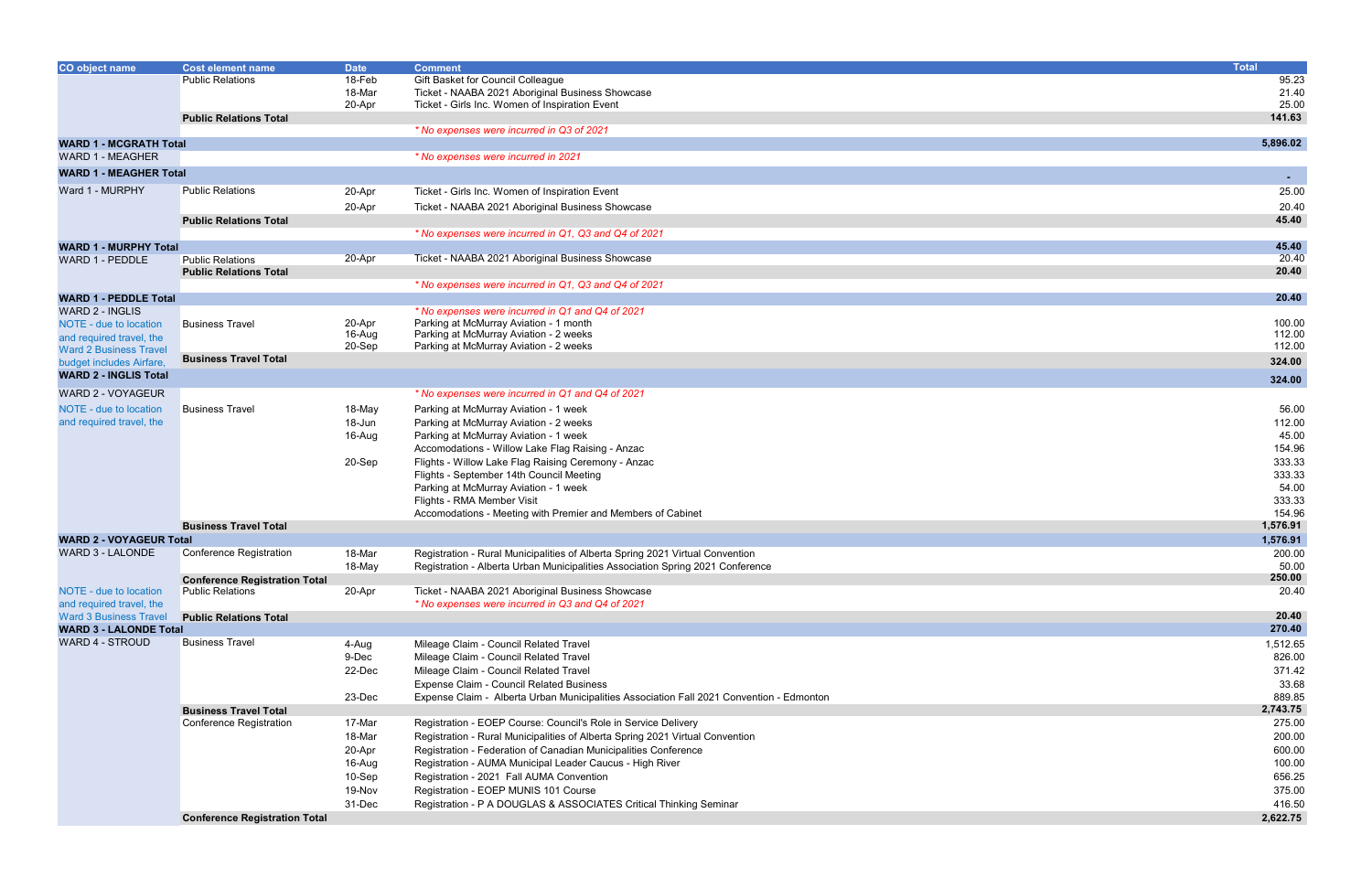| <b>CO object name</b>                             | Cost element name                                               | <b>Date</b> | <b>Comment</b>                                                                                            | <b>Total</b>     |
|---------------------------------------------------|-----------------------------------------------------------------|-------------|-----------------------------------------------------------------------------------------------------------|------------------|
|                                                   | Conference Travel                                               | 19-Nov      | Accomodations - EOEP MUNIS 101 Course - Edmonton                                                          | 330.53           |
|                                                   |                                                                 | 17-Dec      | Accomodations -Alberta Urban Municipalities Association Fall 2021 Convention - Edmonton                   | 703.96           |
|                                                   | <b>Conference Travel Total</b>                                  |             |                                                                                                           | 1,034.49         |
|                                                   | <b>Promotional Materials</b>                                    | 20-Apr      | Wood Buffalo Arctic Winter Games Merchandise                                                              | 51.20            |
|                                                   | <b>Promotional Materials Total</b>                              |             |                                                                                                           | 51.20            |
|                                                   | <b>Public Relations</b>                                         | 20-Apr      | Ticket - Girls Inc. Women of Inspiration Event                                                            | 25.00            |
|                                                   |                                                                 | 17-Nov      | Books Purchase - Ward 4 Schools                                                                           | 53.15            |
|                                                   |                                                                 | 17-Dec      | Ticket - NAABA Making Spirits Bright Event                                                                | 66.30            |
|                                                   |                                                                 | 22-Dec      | Expense Claim - Holiday Greetings for Ward 4 Schools                                                      | 634.51           |
|                                                   |                                                                 |             |                                                                                                           |                  |
|                                                   | <b>Public Relations Total</b>                                   |             |                                                                                                           | 778.96           |
| <b>WARD 4 - STROUD Total</b>                      |                                                                 |             |                                                                                                           | 7,231.15         |
| <b>COUNCIL TOTAL</b>                              |                                                                 |             |                                                                                                           | 30,102.62        |
| <b>WARD 1 - BALL</b>                              | Conference Registration                                         | $10-Sep$    | Registration - 2021 Fall AUMA Convention                                                                  | 656.25           |
|                                                   |                                                                 | 18-Nov      | Registration - Rural Municipalities of Alberta FALL 2021 Convention                                       | 735.00           |
|                                                   |                                                                 | 31-Dec      | Registration - P A DOUGLAS & ASSOCIATES Critical Thinking Seminar                                         | 238.00           |
|                                                   | <b>Conference Registration Total</b>                            |             |                                                                                                           | 1,629.25         |
|                                                   | Conference Travel                                               | 6-Dec       | Expense Claim - Travel and Accomodations - Rural Municipalites of Alberta Fall 2021 Convention - Edmonton | 1,655.12         |
|                                                   |                                                                 |             | Mileage Claim - Travel to Alberta Urban Municipalities Association Fall 2021 Convention - Edmonton        | 571.80           |
|                                                   |                                                                 | 17-Dec      | Accomodations - Alberta Urban Municipalities Association Fall 2021 Convention - Edmonton                  | 697.29           |
|                                                   | <b>Conference Travel Total</b>                                  |             |                                                                                                           | 2,924.21         |
|                                                   | <b>Public Relations</b>                                         | 17-Dec      | Sponsorship - St. Aidans Christmas Light Tour                                                             | 100.00           |
|                                                   | <b>Public Relations Total</b>                                   |             |                                                                                                           | 100.00           |
| <b>WARD 1 - BALL Total</b>                        |                                                                 |             |                                                                                                           | 4,653.46         |
| WARD 1 - BANJOKO                                  | Conference Registration                                         | 10-Sep      | Registration - 2021 Fall AUMA Convention                                                                  | 656.25           |
|                                                   |                                                                 | 17-Dec      | Registration - EOEP MUNIS 101 Course                                                                      | 375.00<br>416.50 |
|                                                   |                                                                 | 31-Dec      | Registration - P A DOUGLAS & ASSOCIATES Critical Thinking Seminar                                         | 1,447.75         |
|                                                   | <b>Conference Registration Total</b>                            |             |                                                                                                           |                  |
|                                                   | Conference Travel                                               | 15-Dec      | Expense Claim - Meals - Alberta Urban Municipalities Association Fall 2021 Convention - Edmonton          | 351.00           |
|                                                   |                                                                 | 17-Dec      | Flights - Alberta Urban Municipalities Association Fall 2021 Convention - Edmonton                        | 765.25           |
|                                                   |                                                                 |             | Flight change fees - Rural Municipalities of Alberta 2021 Fall Convention - Edmonton                      | 262.00           |
|                                                   |                                                                 |             | Accomodations - Alberta Urban Municipalities Association Fall 2021 Convention - Edmonton                  | 949.81           |
|                                                   |                                                                 |             | Credit - Seat Fees - Cancelled Flight                                                                     | $-12.60$         |
|                                                   |                                                                 |             | Flights - Rural Municipalities of Alberta Fall 2021 Convention - Edmonton (Credited to Account)           | 574.85           |
|                                                   |                                                                 |             | Accomodations - EOEP MUNIS 101 Course - Edmonton                                                          | 395.47           |
|                                                   | <b>Conference Travel Total</b>                                  |             |                                                                                                           | 3,285.78         |
|                                                   | <b>Public Relations</b>                                         | 17-Dec      | Ticket - Fort McMurray Construction Association Jingle and Mingle Event                                   | 20.00            |
|                                                   |                                                                 |             | Ticket - NAABA Making Spirits Bright Event                                                                | 66.30            |
|                                                   | <b>Public Relations Total</b>                                   |             |                                                                                                           | 86.30            |
| <b>WARD 1 - BANJOKO Total</b>                     |                                                                 |             |                                                                                                           | 4,819.83         |
| WARD 1 - BUSSIERES                                | Conference Registration                                         | 31-Dec      | Registration - P A DOUGLAS & ASSOCIATES Critical Thinking Seminar                                         | 416.50<br>416.50 |
|                                                   | <b>Conference Registration Total</b><br><b>Public Relations</b> | 17-Dec      | Sponsorship - St. Aidans Christmas Light Tour                                                             | 100.00           |
|                                                   |                                                                 |             | Ticket - NAABA Making Spirits Bright Event                                                                | 66.30            |
|                                                   | <b>Public Relations Total</b>                                   |             |                                                                                                           | 166.30           |
| <b>WARD 1 - BUSSIERES Total</b>                   |                                                                 |             |                                                                                                           | 582.80           |
| WARD 1 - DOGAR                                    | <b>Conference Registration</b>                                  | 10-Sep      | Registration - 2021 Fall AUMA Convention                                                                  | 656.25           |
|                                                   |                                                                 | 18-Nov      | Registration - Rural Municipalities of Alberta Fall 2021 Convention                                       | 1,075.00         |
|                                                   |                                                                 | 31-Dec      | Registration - P A DOUGLAS & ASSOCIATES Critical Thinking Seminar                                         | 416.50           |
|                                                   | <b>Conference Registration Total</b>                            |             |                                                                                                           | 2,147.75         |
|                                                   |                                                                 |             |                                                                                                           | 2,147.75         |
| <b>WARD 1 - DOGAR Total</b><br>WARD 1 - GRANDISON | Conference Registration                                         | 10-Sep      | Registration - 2021 Fall AUMA Convention                                                                  | 656.25           |
|                                                   |                                                                 | 18-Nov      | Registration - Rural Municipalities Association Fall 2021 Convention                                      | 735.00           |
|                                                   |                                                                 | 31-Dec      | Registration - P A DOUGLAS & ASSOCIATES Critical Thinking Seminar                                         | 416.50           |
|                                                   | <b>Conference Registration Total</b>                            |             |                                                                                                           | 1,807.75         |
|                                                   | <b>Conference Travel</b>                                        | 7-Dec       | Mileage Claim - Alberta Urban Municipalities Association Fall 2021 Convention - Edmonton                  | 674.02           |
|                                                   |                                                                 |             | Expense Claim - Travel and Accomodations - Rural Municipalties of Alberta Fall 2021 Convention - Edmonton | 1,182.89         |
|                                                   |                                                                 | 17-Dec      | Accomodations - Alberta Urban Municipalities Association Fall 2021 Convention - Edmonton                  | 595.03           |
|                                                   | <b>Conference Travel Total</b>                                  |             |                                                                                                           | 2,451.94         |
|                                                   |                                                                 |             |                                                                                                           |                  |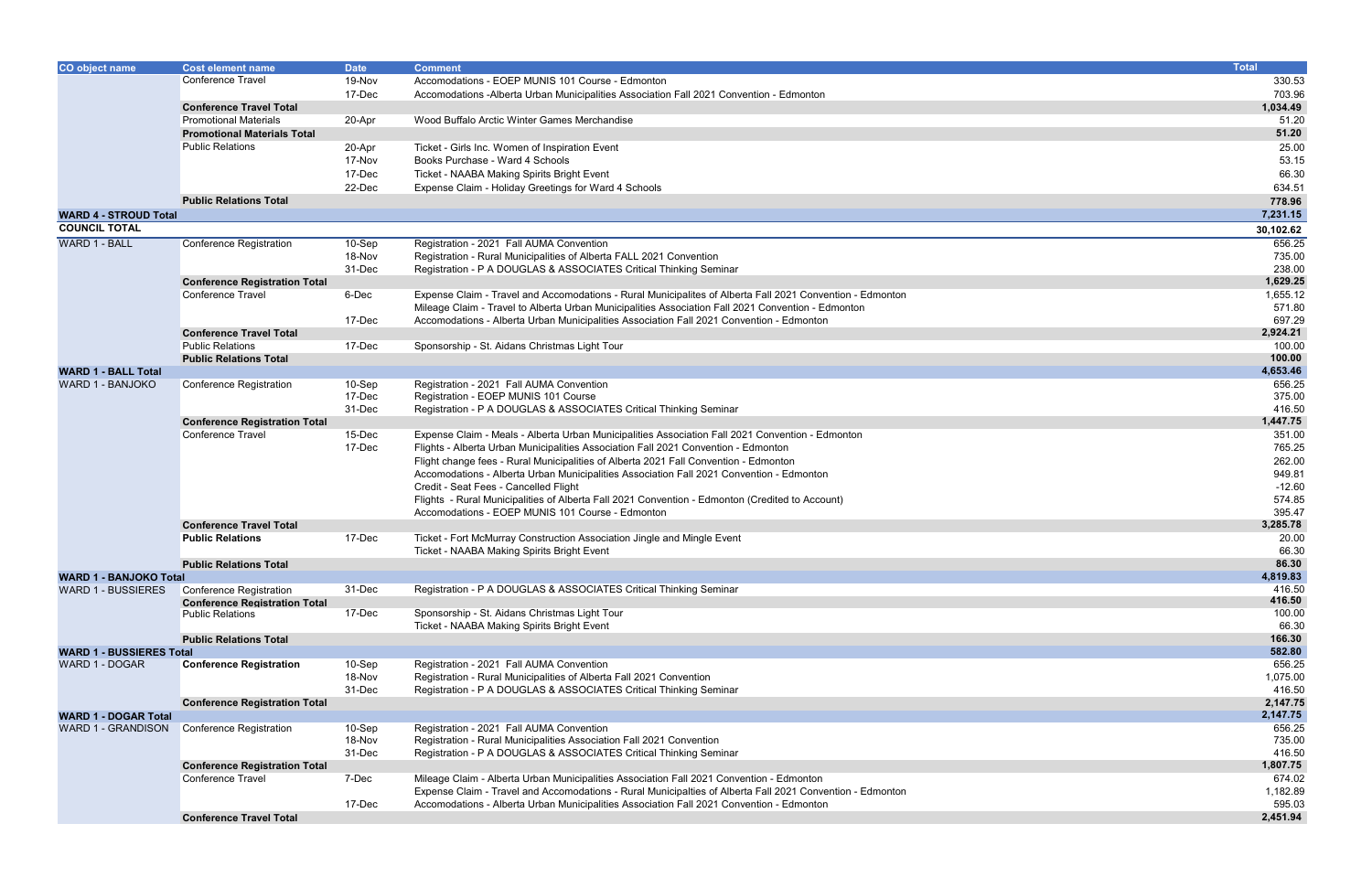| CO object name                                            | <b>Cost element name</b>                                                           | <b>Date</b> | <b>Comment</b>                                                                                                                                                               | <b>Total</b>       |
|-----------------------------------------------------------|------------------------------------------------------------------------------------|-------------|------------------------------------------------------------------------------------------------------------------------------------------------------------------------------|--------------------|
|                                                           | 17-Dec<br><b>Public Relations</b><br>Sponsorship - St. Aidans Christmas Light Tour |             |                                                                                                                                                                              | 100.00             |
|                                                           | Ticket - Fort McMurray Construction Association Jingle and Mingle Event            |             |                                                                                                                                                                              | 20.00              |
|                                                           | <b>Public Relations Total</b>                                                      |             |                                                                                                                                                                              | 120.00             |
| <b>WARD 1 - GRANDISON Total</b>                           |                                                                                    |             |                                                                                                                                                                              | 4,379.69           |
| <b>WARD 2 - CARDINAL</b>                                  |                                                                                    | 4-Nov       | Expense Claim - Swearing in Ceremony and Governance Session                                                                                                                  | 219.80             |
| NOTE - due to location                                    | 17-Nov<br>Accomodations - October 27th Extended Hotel Stay for Governance Session  |             |                                                                                                                                                                              | 172.97             |
| and required travel, the                                  |                                                                                    |             | Flights - Roundtrip - October 25th Swearing In Ceremony                                                                                                                      | 333.33             |
| <b>Ward 2 Business Travel</b><br>budget includes Airfare, |                                                                                    |             | Flights - Roundtrip - November 9th Council Meeting<br>Flights - Roundtrip - October 29th Mock Council Meeting                                                                | 333.33<br>347.62   |
| Mileage and                                               |                                                                                    |             | Flights - One Way - November 23rd Council Meeting                                                                                                                            | 180.95             |
| Accommodations.                                           |                                                                                    |             | Accomodations - October 25th and 26th Hotel Stay. Swearing in Ceremony and Governance Session                                                                                | 242.82             |
|                                                           |                                                                                    | 19-Nov      | Expense Claim - Flight Change                                                                                                                                                | 28.90              |
|                                                           |                                                                                    | 7-Dec       | Expense Claim - Meal Expense during Procurement Training & Legal Orientation/Introduction to Municipal Corporations & Advocacy Briefing                                      | 31.43              |
|                                                           |                                                                                    |             | Expense Claim - November 23rd Council Meeting                                                                                                                                | 345.00             |
|                                                           |                                                                                    |             | Expense Claim - Council Orientation and Training                                                                                                                             | 214.00             |
|                                                           |                                                                                    | 13-Dec      | Expense Claim - November 9th Council Meeting                                                                                                                                 | 143.00             |
|                                                           |                                                                                    |             | Accomodations - Hotel Stay in Fort McMurray while travelling to AUMA in Edmonton                                                                                             | 154.96             |
|                                                           |                                                                                    |             | Accomodations - Hotel stay in Fort McMurray for three nights. Returning from AUMA, staying for Nov 30th Council Meeting                                                      | 464.88             |
|                                                           |                                                                                    |             | Accomodations - Hotel stay in Fort McMurray for two nights. November 9th Council Meeting                                                                                     | 309.92             |
|                                                           |                                                                                    | 17-Dec      | Accomodations - Hotel stay in Fort McMurray for three nights. Procurement Training & Legal Orientation/Introduction to Municipal Corporations & Advocacy Briefing            | 464.88             |
|                                                           |                                                                                    |             | Flights - One Way - Return to Fort Chip from November 23 Council Meeting. Flight Change, reimbursement denied                                                                | 361.90             |
|                                                           |                                                                                    | 29-Dec      | Expense Claim - December 14th Council Meeting                                                                                                                                | 72.00              |
|                                                           |                                                                                    | 31-Dec      | Accomodations - Hotel Stay for December 14th Council Meeting                                                                                                                 | 154.96             |
|                                                           |                                                                                    |             | Flights - Round Trip - Procurement Training & Legal Orientation/Introduction to Municipal Corporations & Advocacy Briefing                                                   | 333.33             |
|                                                           |                                                                                    |             | Flights - Round Trip - December 14th Council Meeting                                                                                                                         | 333.33<br>5,243.31 |
|                                                           | <b>Business Travel Total</b><br><b>Conference Registration</b>                     | 10-Sep      | Registration - 2021 Fall AUMA Convention                                                                                                                                     | 656.25             |
|                                                           |                                                                                    | 19-Nov      | Registration - EOEP MUNIS 101 Course - Edmonton                                                                                                                              | 375.00             |
|                                                           | <b>Conference Registration Total</b>                                               |             |                                                                                                                                                                              | 1,031.25           |
|                                                           | <b>Conference Travel</b>                                                           | 7-Dec       | Expense Claim - Conference Related Travel EOEP course and Alberta Urban Municipalities Association Fall 2021 Convention - Edmonton                                           | 460.00             |
|                                                           |                                                                                    | 17-Dec      | Accomodations - Alberta Urban Municipalities Association Fall 2021 Convention - Edmonton                                                                                     | 133.12             |
|                                                           |                                                                                    |             | Accomodations - Hotel stay prior to departure to Alberta Urban Municipalities Association Fall 2021 Convention - Edmonton                                                    | 154.96             |
|                                                           |                                                                                    |             | Accomodations - Alberta Urban Municipalities Association Fall 2021 Convention - Edmonton                                                                                     | 620.07             |
|                                                           |                                                                                    |             | Accomodations - Alberta Urban Municipalities Association Fall 2021 Convention - Edmonton                                                                                     | 170.32             |
|                                                           |                                                                                    |             | Accomodations - EOEP MUNIS 101 Course - Edmonton                                                                                                                             | 395.47             |
|                                                           |                                                                                    | 31-Dec      | Accomodations - Hotel Stay in Fort McMurray for business Meeting with with RMWB Administration and McMurray Metis Administration                                             | 154.96             |
|                                                           | <b>Conference Travel Total</b>                                                     |             |                                                                                                                                                                              | 2,088.90           |
| <b>WARD 2 - CARDINAL Total</b>                            |                                                                                    |             |                                                                                                                                                                              | 8,363.46           |
| WARD 2 - WAQUAN                                           |                                                                                    | 15-Nov      | Mileage Claim - Luncheon Onboarding, Swearing in Ceremony, Governance Session, Dept. Orientation, Mock Meeting, Procurement Training & Legal Orientation/Introduction to Mun | 309.05             |
| NOTE - due to location                                    |                                                                                    | 17-Nov      | Flights - November 23rd Council Meeting                                                                                                                                      | 180.95             |
| and required travel, the                                  |                                                                                    | 31-Dec      | Flights - December 7th Special Council Meeting                                                                                                                               | 333.33<br>823.33   |
|                                                           | <b>Business Travel Total</b><br><b>Conference Registration</b>                     | 10-Sep      | Registration - 2021 Fall AUMA Convention                                                                                                                                     | 656.25             |
|                                                           |                                                                                    | 20-Nov      | Registration - Elected Officials Education Program                                                                                                                           | 375.00             |
|                                                           |                                                                                    |             | Refund - Registration - Elected Officials Education Program                                                                                                                  | $-342.39$          |
|                                                           |                                                                                    |             | Registration - P A DOUGLAS & ASSOCIATES Critical Thinking Seminar                                                                                                            | 416.50             |
|                                                           |                                                                                    | 31-Dec      | Registration - EOEP MUNIS 101 Virtual Course                                                                                                                                 | 275.00             |
|                                                           | <b>Conference Registration Total</b>                                               |             |                                                                                                                                                                              | 1,380.36           |
|                                                           | Conference Travel                                                                  | 17-Dec      | Accomodations - Alberta Urban Municipalities Association Fall 2021 Convention - Edmonton                                                                                     | 787.04             |
|                                                           |                                                                                    |             | Accomodations - Rural Municipalties of Alberta Fall 2021 Convention - Edmonton                                                                                               | 501.54             |
|                                                           |                                                                                    |             | Accomodations - EOEP Munis 101 Course - Edmonton                                                                                                                             | 395.47             |
|                                                           | <b>Conference Travel Total</b>                                                     |             |                                                                                                                                                                              | 1,684.05           |
| <b>WARD 2 - WAQUAN Total</b>                              |                                                                                    |             |                                                                                                                                                                              | 3,887.74           |
| WARD 3 - WIGLE                                            | Conference Registration                                                            | 10-Sep      | Registration - 2021 Fall AUMA Convention                                                                                                                                     | 656.25             |
|                                                           |                                                                                    | 18-Nov      | Registration - Rural Municipalites of Alberta 2021 Fall Convention                                                                                                           | 1,074.98           |
|                                                           |                                                                                    | 19-Nov      | Registration - EOEP MUNIS 101 Course                                                                                                                                         | 375.00             |
|                                                           |                                                                                    | 31-Dec      | Registration - P A DOUGLAS & ASSOCIATES Critical Thinking Seminar                                                                                                            | 416.50<br>2,522.73 |
|                                                           | <b>Conference Registration Total</b>                                               |             |                                                                                                                                                                              |                    |